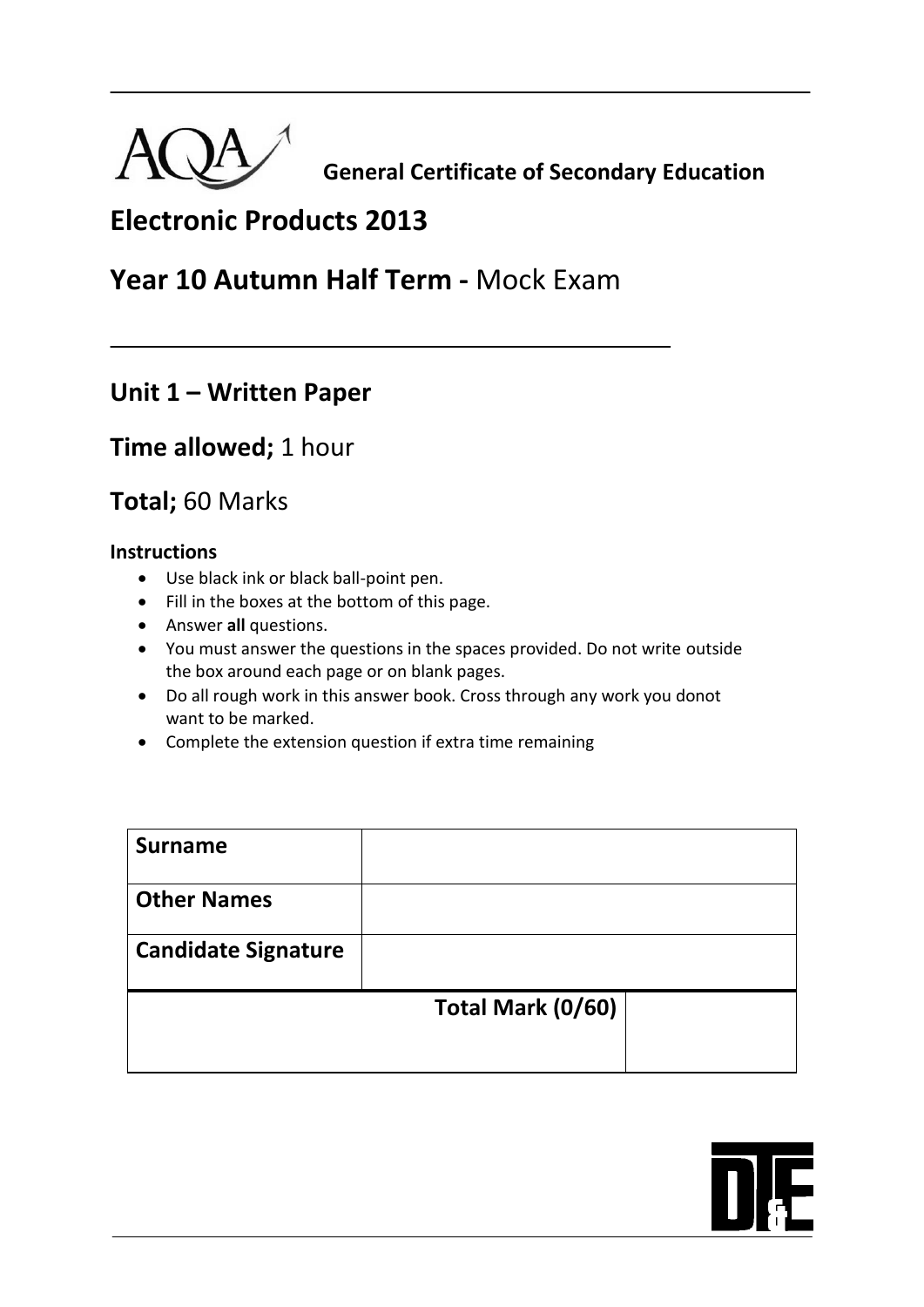**Useful Information;** 

$$
V_{out} = V_{in} \frac{R_2}{(R_1 + R_2)}
$$
  
\np\n
$$
p \mid n \mid \mu \mid m \mid 1 \mid k \mid M
$$
  
\n
$$
I_{12} = 9 \t 6 \t 3 \t 0 \t 3 \t 10 \t 13 \t 16
$$

Time Constant (**s**); Resistance (**Ω**) X Capacitance (**F**)

Potential Difference (V) = Current (A) / Resistance (Ω)

| Colour       | <b>Band 1</b>  | <b>Band 2</b>  | <b>Band 3</b><br>(No. of 0s) | <b>Band 4</b><br>(Tolerance) |
|--------------|----------------|----------------|------------------------------|------------------------------|
| <b>Black</b> | 0              | $\bf{0}$       | None                         |                              |
| <b>Brown</b> | 1              | 1              | 0                            |                              |
| Red          | $\overline{2}$ | $\overline{2}$ | 00                           |                              |
| Orange       | 3              | 3              | 000                          |                              |
| Yellow       | 4              | 4              | 0000                         |                              |
| Green        | 5              | 5              | 00000                        |                              |
| Blue         | 6              | 6              | 000000                       |                              |
| Violet       | 7              | 7              |                              |                              |
| Grey         | 8              | 8              |                              |                              |
| White        | 9              | 9              |                              |                              |
|              |                |                |                              | Gold = $5%$                  |
|              |                |                |                              | Silver = $10\%$              |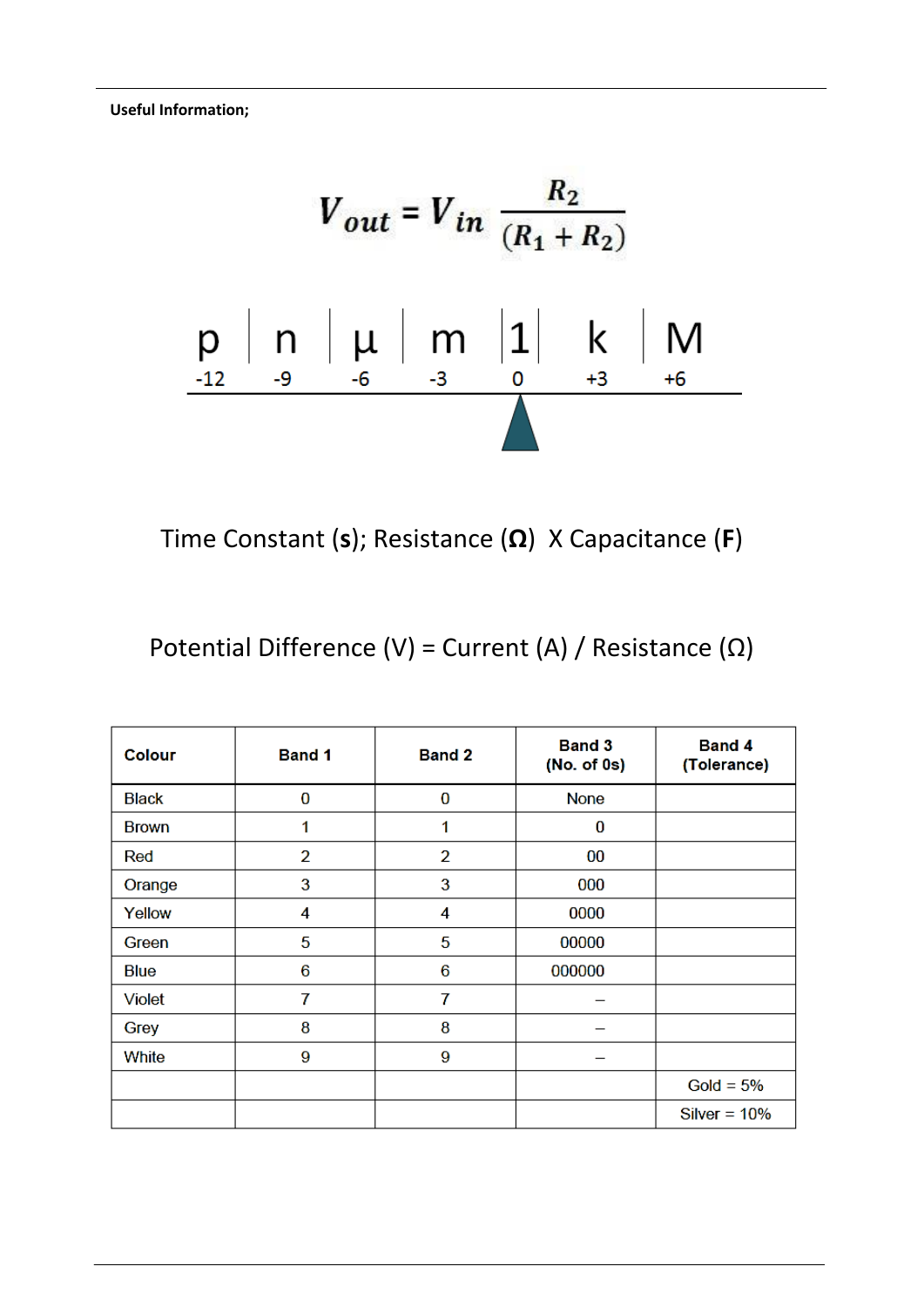**1** (i) In a DC power supplymany components ensure the correct voltage is delivered to the product.

Explain the purpose and function of a Bridge Rectifier **\_\_\_\_\_\_\_\_\_\_\_\_\_\_\_\_\_\_\_\_\_\_\_\_\_\_\_\_\_\_\_\_\_\_\_\_\_\_ \_\_\_\_\_\_\_\_\_\_\_\_\_\_\_\_\_\_\_\_\_\_\_\_\_\_\_\_\_\_\_\_\_\_\_\_\_\_\_\_\_\_\_\_\_\_\_\_\_\_\_\_\_\_\_\_\_\_\_\_\_\_\_\_\_\_\_\_\_\_\_\_\_\_\_\_\_\_\_\_\_\_ \_\_\_\_\_\_\_\_\_\_\_\_\_\_\_\_\_\_\_\_\_\_\_\_\_\_\_\_\_\_\_\_\_\_\_\_\_\_\_\_\_\_\_\_\_\_\_\_\_\_\_\_\_\_\_\_\_\_\_\_\_\_\_\_\_\_\_\_\_\_\_\_\_\_\_\_\_\_\_\_\_\_ \_\_\_\_\_\_\_\_\_\_\_\_\_\_\_\_\_\_\_\_\_\_\_\_\_\_\_\_\_\_\_\_\_\_\_\_\_\_\_\_\_\_\_\_\_\_\_\_\_\_\_\_\_\_\_\_\_\_\_\_\_\_\_\_\_\_\_\_\_\_\_\_\_\_\_\_\_\_\_\_\_\_** *(3 marks)*

**1** (ii) State the purpose of an electrolytic capacitor in a DC PSU

#### *(1 mark)*

**1** (iii) A designer is looking to redesign a new Iron to improve the products safety. He wants a warning light to stay on after use to protect the user from contact with the hot Iron.



Which combination will be keep the LED on the longest \_\_\_\_\_\_\_\_\_\_\_\_\_\_\_\_\_\_\_\_\_\_\_\_\_\_

#### *(2 marks)*

**1** (vi) Suggest two different ways the designer could make the LEDs flash on and off automatically.

An example is given below:

*Use a flashing LED in series with other LEDs.*

1\_\_\_\_\_\_\_\_\_\_\_\_\_\_\_\_\_\_\_\_\_\_\_\_\_\_\_\_\_\_\_\_\_\_\_\_\_\_\_\_\_\_\_\_\_\_\_\_\_\_\_\_\_\_\_\_\_\_\_\_\_\_\_\_\_\_\_\_\_\_\_\_\_\_\_\_\_\_\_\_\_ \_\_\_\_\_\_\_\_\_\_\_\_\_\_\_\_\_\_\_\_\_\_\_\_\_\_\_\_\_\_\_\_\_\_\_\_\_\_\_\_\_\_\_\_\_\_\_\_\_\_\_\_\_\_\_\_\_\_\_\_\_\_\_\_\_\_\_\_\_\_\_\_\_\_\_\_  $2 \quad$ 

\_\_\_\_\_\_\_\_\_\_\_\_\_\_\_\_\_\_\_\_\_\_\_\_\_\_\_\_\_\_\_\_\_\_\_\_\_\_\_\_\_\_\_\_\_\_\_\_\_\_\_\_\_\_\_\_\_\_\_\_\_\_\_\_\_\_\_\_\_\_\_\_\_\_\_\_\_\_\_\_\_

#### *(2 marks)*

**2**Electronic component values are displayed in SI units and are shortened depending on the value. Calculate the following equations using; **V = I / R**

| (i)  | $I = 80mA$ $R = 22K$ $V =$ |  | $(1 \text{ mark})$ |
|------|----------------------------|--|--------------------|
| (ii) | $I = 2A$ R = 20M V =       |  | (1 mark)           |

|       | Present the following in whole numbers; | (4 marks) |       |
|-------|-----------------------------------------|-----------|-------|
| (iii) | 2200uF                                  | (v)       | 100nF |
| (vi)  | 50 <sub>m</sub> A                       | (vii)     | 120Mk |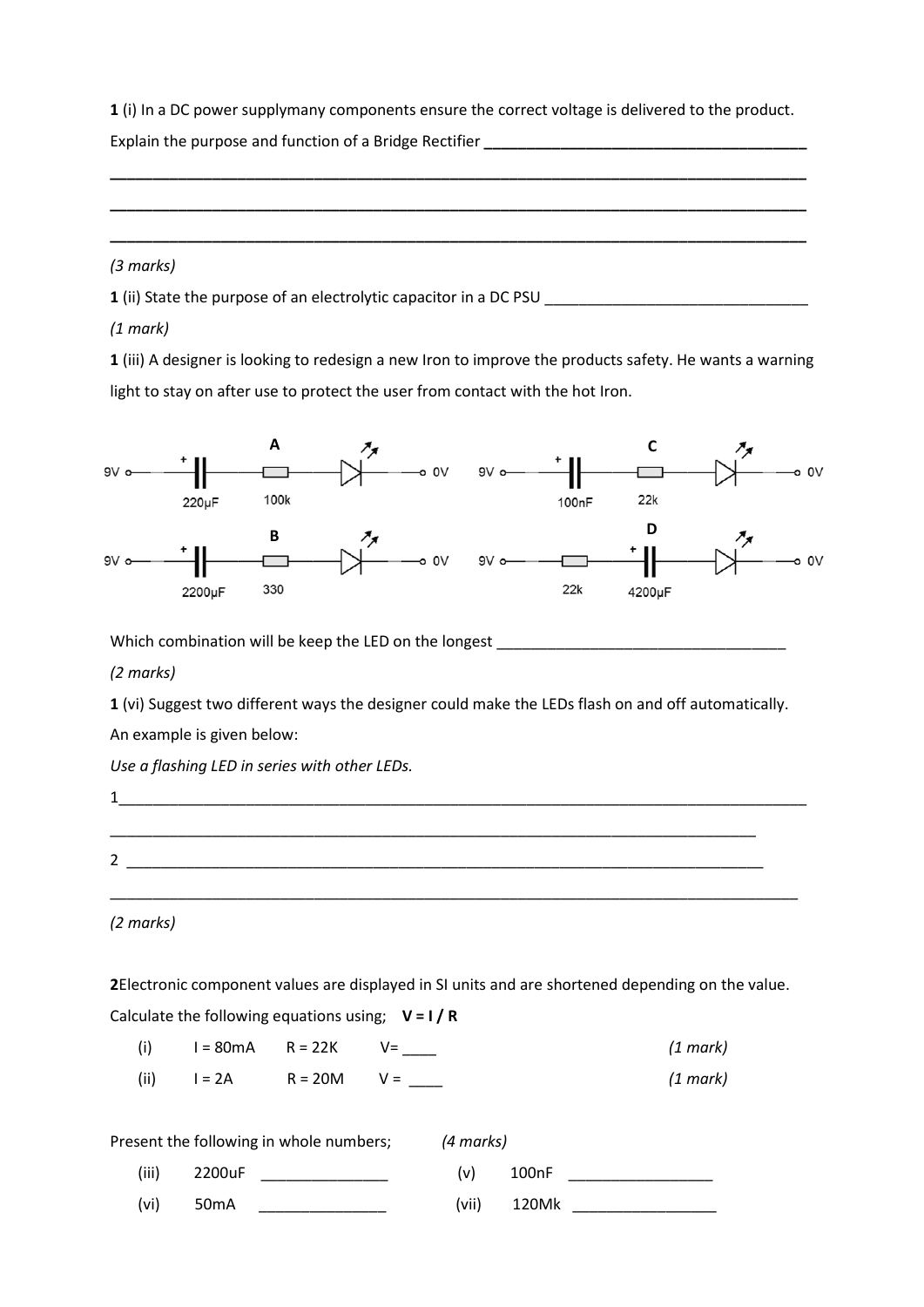**3**(i) Name a component which can be used as an input device to switch the LEDs onautomatically when it gets dark.

\_\_\_\_\_\_\_\_\_\_\_\_\_\_\_\_\_\_\_\_\_\_\_\_\_\_\_\_\_\_\_\_\_\_\_\_\_\_\_\_\_\_\_\_\_\_\_\_\_\_\_\_\_\_\_\_\_\_\_\_\_\_\_\_\_\_\_\_\_\_\_\_\_\_\_\_\_\_\_\_\_\_

\_\_\_\_\_\_\_\_\_\_\_\_\_\_\_\_\_\_\_\_\_\_\_\_\_\_\_\_\_\_\_\_\_\_\_\_\_\_\_\_\_\_\_\_\_\_\_\_\_\_\_\_\_\_\_\_\_\_\_\_\_\_\_\_\_\_\_\_\_\_\_\_\_\_\_\_\_\_\_\_\_\_

\_\_\_\_\_\_\_\_\_\_\_\_\_\_\_\_\_\_\_\_\_\_\_\_\_\_\_\_\_\_\_\_\_\_\_\_\_\_\_\_\_\_\_\_\_\_\_\_\_\_\_\_\_\_\_\_\_\_\_\_\_\_\_\_\_\_\_\_\_\_\_\_\_\_\_\_\_\_\_\_\_\_

\_\_\_\_\_\_\_\_\_\_\_\_\_\_\_\_\_\_\_\_\_\_\_\_\_\_\_\_\_\_\_\_\_\_\_\_\_\_\_\_\_\_\_\_\_\_\_\_\_\_\_\_\_\_\_\_\_\_\_\_\_\_\_\_\_\_\_\_\_\_\_\_\_\_\_\_\_\_\_\_\_\_

\_\_\_\_\_\_\_\_\_\_\_\_\_\_\_\_\_\_\_\_\_\_\_\_\_\_\_\_\_\_\_\_\_\_\_\_\_\_\_\_\_\_\_\_\_\_\_\_\_\_\_\_\_\_\_\_\_\_\_\_\_\_\_\_\_\_\_\_\_\_\_\_\_\_\_\_

\_\_\_\_\_\_\_\_\_\_\_\_\_\_\_\_\_\_\_\_\_\_\_\_\_\_\_\_\_\_\_\_\_\_\_\_\_\_\_\_\_\_\_\_\_\_\_\_\_\_\_\_\_\_\_\_\_\_\_\_\_\_\_\_\_\_\_\_\_\_\_\_\_\_\_\_\_\_\_

\_\_\_\_\_\_\_\_\_\_\_\_\_\_\_\_\_\_\_\_\_\_\_\_\_\_\_\_\_\_\_\_\_\_\_\_\_\_\_\_\_\_\_\_\_\_\_\_\_\_\_\_\_\_\_\_\_\_\_\_\_\_\_\_\_\_\_\_\_\_\_\_\_\_\_\_\_

\_\_\_\_\_\_\_\_\_\_\_\_\_\_\_\_\_\_\_\_\_\_\_\_\_\_\_\_\_\_\_\_\_\_\_\_\_\_\_\_\_\_\_\_\_\_\_\_\_\_\_\_\_\_\_\_\_\_\_\_\_\_\_\_\_\_\_\_\_\_\_\_\_\_\_\_\_

\_\_\_\_\_\_\_\_\_\_\_\_\_\_\_\_\_\_\_\_\_\_\_\_\_\_\_\_\_\_\_\_\_\_\_\_\_\_\_\_\_\_\_\_\_\_\_\_\_\_\_\_\_\_\_\_\_\_\_\_\_\_\_\_\_\_\_\_\_\_\_\_\_\_\_\_

\_\_\_\_\_\_\_\_\_\_\_\_\_\_\_\_\_\_\_\_\_\_\_\_\_\_\_\_\_\_\_\_\_\_\_\_\_\_\_\_\_\_\_\_\_\_\_\_\_\_\_\_\_\_\_\_\_\_\_\_\_\_\_\_\_\_\_\_\_\_\_\_\_\_\_\_

#### *(1 mark)*

**3**(ii) Explain how your chosen device reacts to changes in light levels.

*(2 marks)*

**4** Name an electronic component which best fits each of the descriptions given below:

(i) It emits light when a current flows from the anode to the cathode.

*(1 mark)*

(ii) Its resistance decreases as the temperature increases.

#### *(1 mark)*

(iii) It has two connections and stops a current flowing when it is pressed.

#### *(1 mark)*

(iv) It has three connections called Anode, Cathode and Gate.

*(1 mark)*

**5** Draw the Schematic Symbols for the following components; *(6 marks)*

|    |    | ii               | ii | iii | iii |
|----|----|------------------|----|-----|-----|
|    |    |                  |    |     |     |
| iv | iv | v<br>$\cal{PT}M$ | V  | vi  | vi  |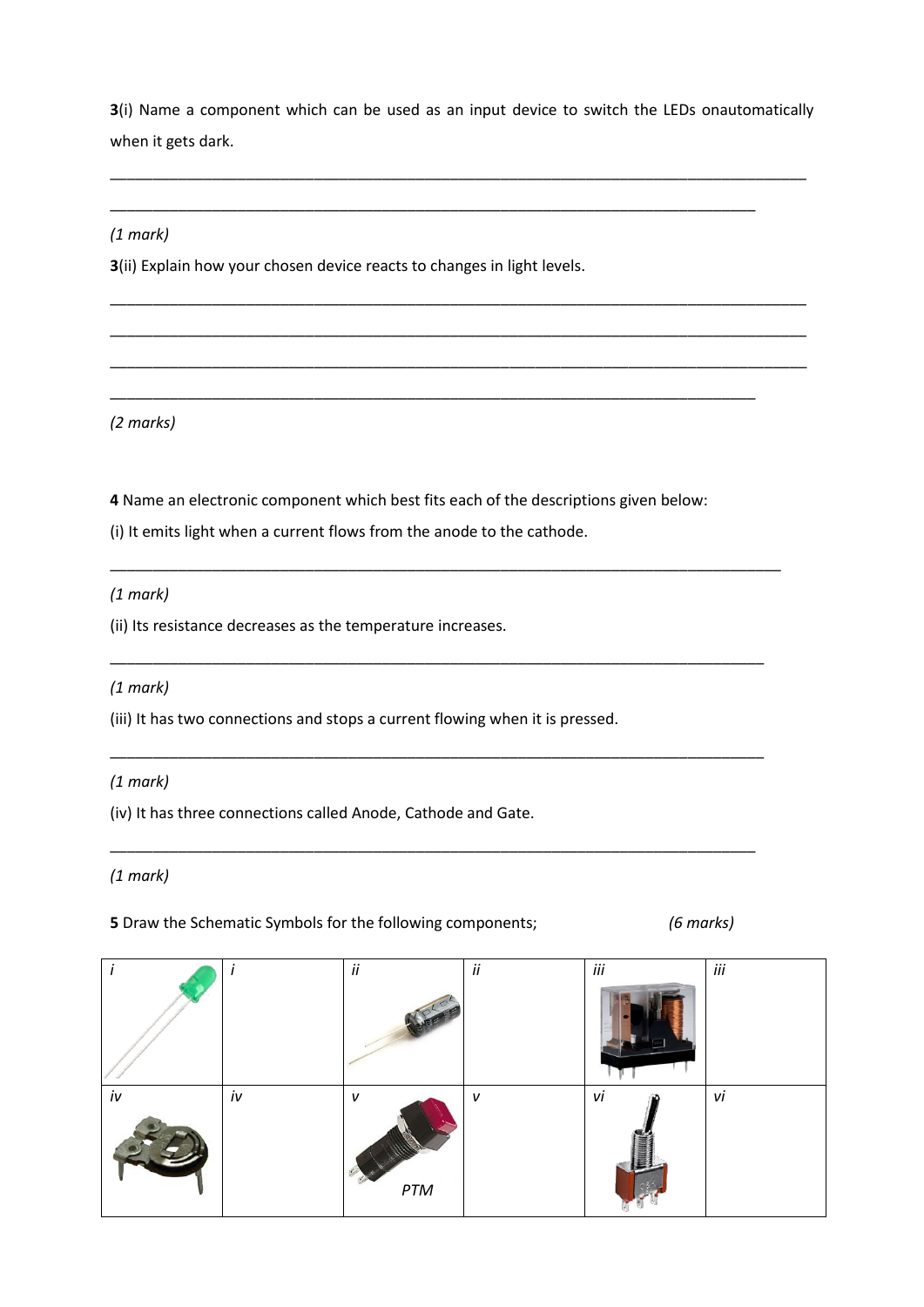6This question explores the use of Potential Dividers



6(i) Describe the function of VR1 in the diagram shown above.

#### (2 marks)

6 (ii) The resistance of the variable resistor is set to 5K and the LDR has a resistance of 800 $\Omega$ . Calculate the value at Vout for the Potential Divide. Show working.

(2 marks)

7 Describe two advantages and one disadvantage of using LEDs rather than filament lamps.

| $(5 \text{ marks})$ |
|---------------------|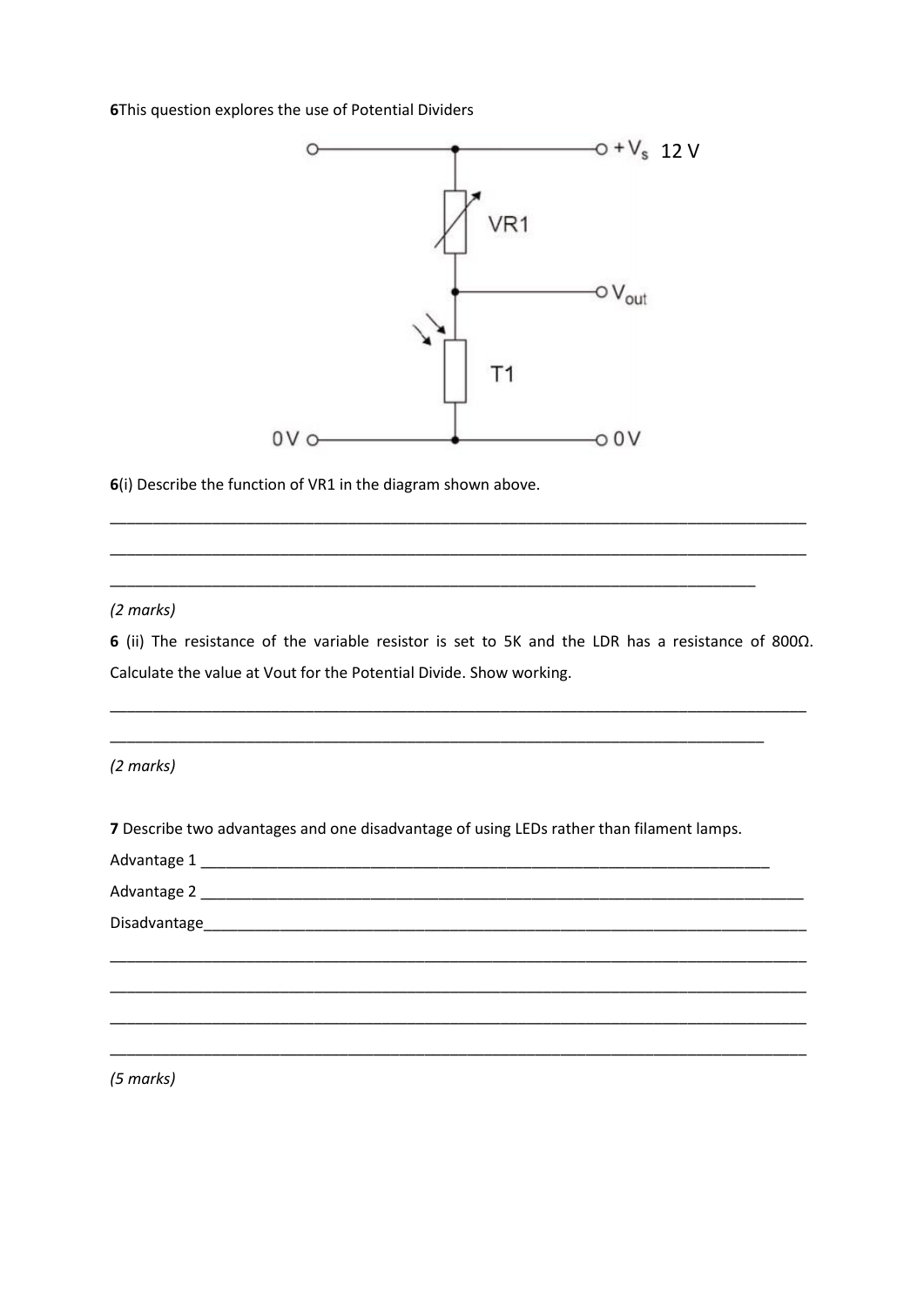**8** This question is about designing and using transistors.



**8** Identify a suitable product application for the circuit in Figure 6 and the purpose ofR3 and TR1 in operating the circuit below.

\_\_\_\_\_\_\_\_\_\_\_\_\_\_\_\_\_\_\_\_\_\_\_\_\_\_\_\_\_\_\_\_\_\_\_\_\_\_\_\_\_\_\_\_\_\_\_\_\_\_\_\_\_\_\_\_\_\_\_\_\_\_\_\_\_\_\_\_\_\_\_\_\_\_\_\_\_\_\_\_\_\_

\_\_\_\_\_\_\_\_\_\_\_\_\_\_\_\_\_\_\_\_\_\_\_\_\_\_\_\_\_\_\_\_\_\_\_\_\_\_\_\_\_\_\_\_\_\_\_\_\_\_\_\_\_\_\_\_\_\_\_\_\_\_\_\_\_\_\_\_\_\_\_\_\_\_\_\_\_\_\_\_\_\_

\_\_\_\_\_\_\_\_\_\_\_\_\_\_\_\_\_\_\_\_\_\_\_\_\_\_\_\_\_\_\_\_\_\_\_\_\_\_\_\_\_\_\_\_\_\_\_\_\_\_\_\_\_\_\_\_\_\_\_\_\_\_\_\_\_\_\_\_\_\_\_\_\_\_\_\_\_\_\_\_\_\_

\_\_\_\_\_\_\_\_\_\_\_\_\_\_\_\_\_\_\_\_\_\_\_\_\_\_\_\_\_\_\_\_\_\_\_\_\_\_\_\_\_\_\_\_\_\_\_\_\_\_\_\_\_\_\_\_\_\_\_\_\_\_\_\_\_\_\_\_\_\_\_\_\_\_\_\_\_\_\_\_\_\_

\_\_\_\_\_\_\_\_\_\_\_\_\_\_\_\_\_\_\_\_\_\_\_\_\_\_\_\_\_\_\_\_\_\_\_\_\_\_\_\_\_\_\_\_\_\_\_\_\_\_\_\_\_\_\_\_\_\_\_\_\_\_\_\_\_\_\_\_\_\_\_\_\_\_\_\_\_\_\_\_\_\_

\_\_\_\_\_\_\_\_\_\_\_\_\_\_\_\_\_\_\_\_\_\_\_\_\_\_\_\_\_\_\_\_\_\_\_\_\_\_\_\_\_\_\_\_\_\_\_\_\_\_\_\_\_\_\_\_\_\_\_\_\_\_\_\_\_\_\_\_\_\_\_\_\_\_\_\_\_\_\_\_\_\_

Product application \_\_\_\_\_\_\_\_\_\_\_\_\_\_\_\_\_\_\_\_\_\_\_\_\_\_\_\_\_\_\_\_\_\_\_\_\_\_\_\_\_\_\_\_\_\_\_\_\_\_\_\_\_\_\_\_\_\_\_\_\_\_

Describe the purpose of R3 \_\_\_\_\_\_\_\_\_\_\_\_\_\_\_\_\_\_\_\_\_\_\_\_\_\_\_\_\_\_\_\_\_\_\_\_\_\_\_\_\_\_\_\_\_\_\_\_\_\_\_\_\_\_\_\_\_\_\_\_

Describe the purpose of TR1

*(5 marks)*

**9** Using the axes provided, draw and label a diagram that highlights the differencesbetween analogue and digital signals.

| Voltage |  |      |
|---------|--|------|
|         |  |      |
|         |  |      |
|         |  |      |
|         |  |      |
|         |  |      |
|         |  |      |
|         |  |      |
|         |  |      |
|         |  | Time |
|         |  |      |

*(2 marks)*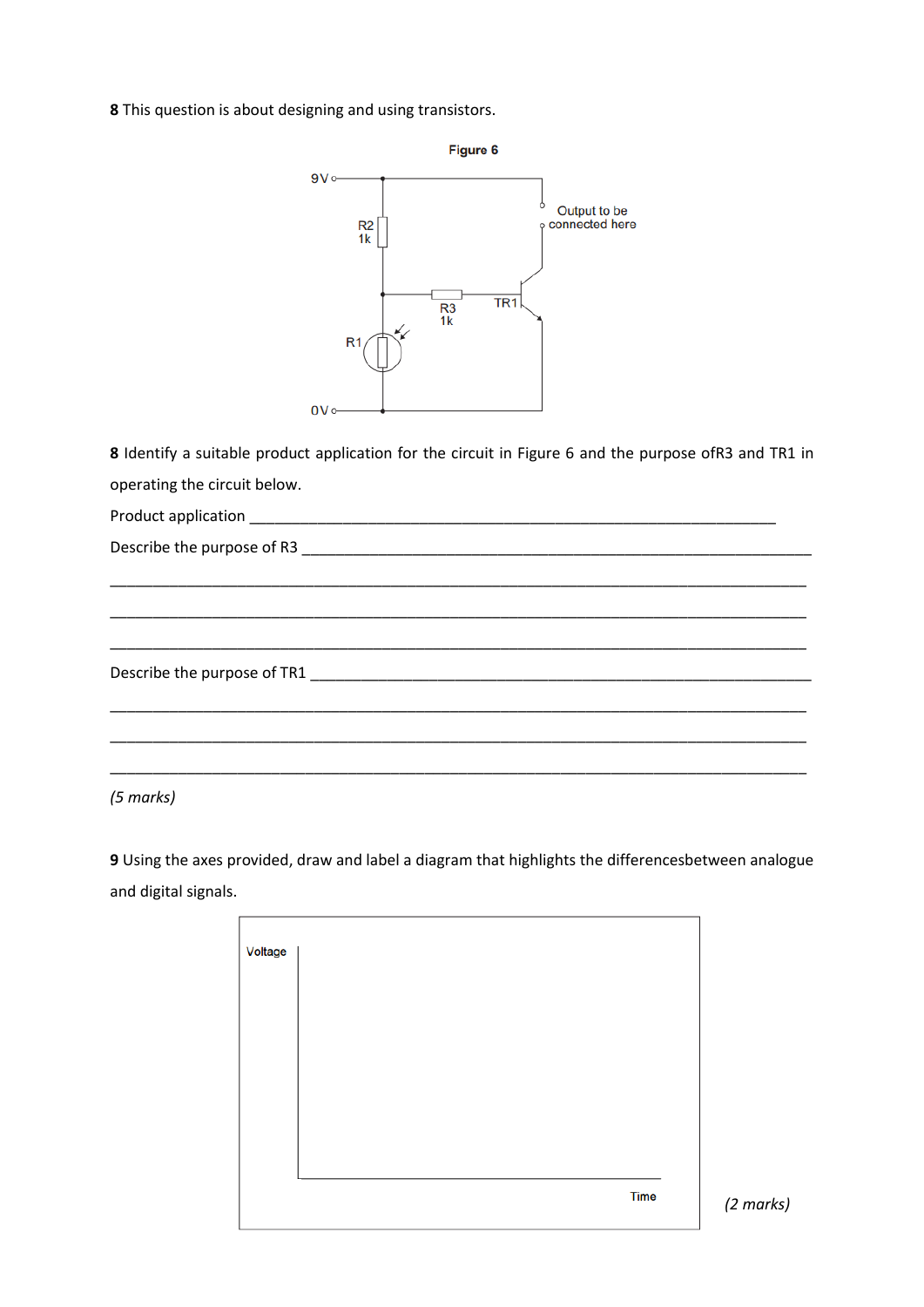**10** Name the arrangement of TR1 and TR2 used in the circuit Figure 8 below.Explain the function of

TR1 and TR2.

Figure 8



*(3 marks)*

**11** Figure 4 shows an incomplete circuit diagram for the Monostable circuit. Complete Figure 4 to work as a Monostable by connecting:

(i) a timing potential divider *(3 marks)*  (ii) a trigger input showing the appropriate value of components *(4 marks)*  (iii) a suitable transducer driver, a lamp and any other necessary components to the output, pin 3, so that it will light when pin 3 goes high*. (3 marks)*



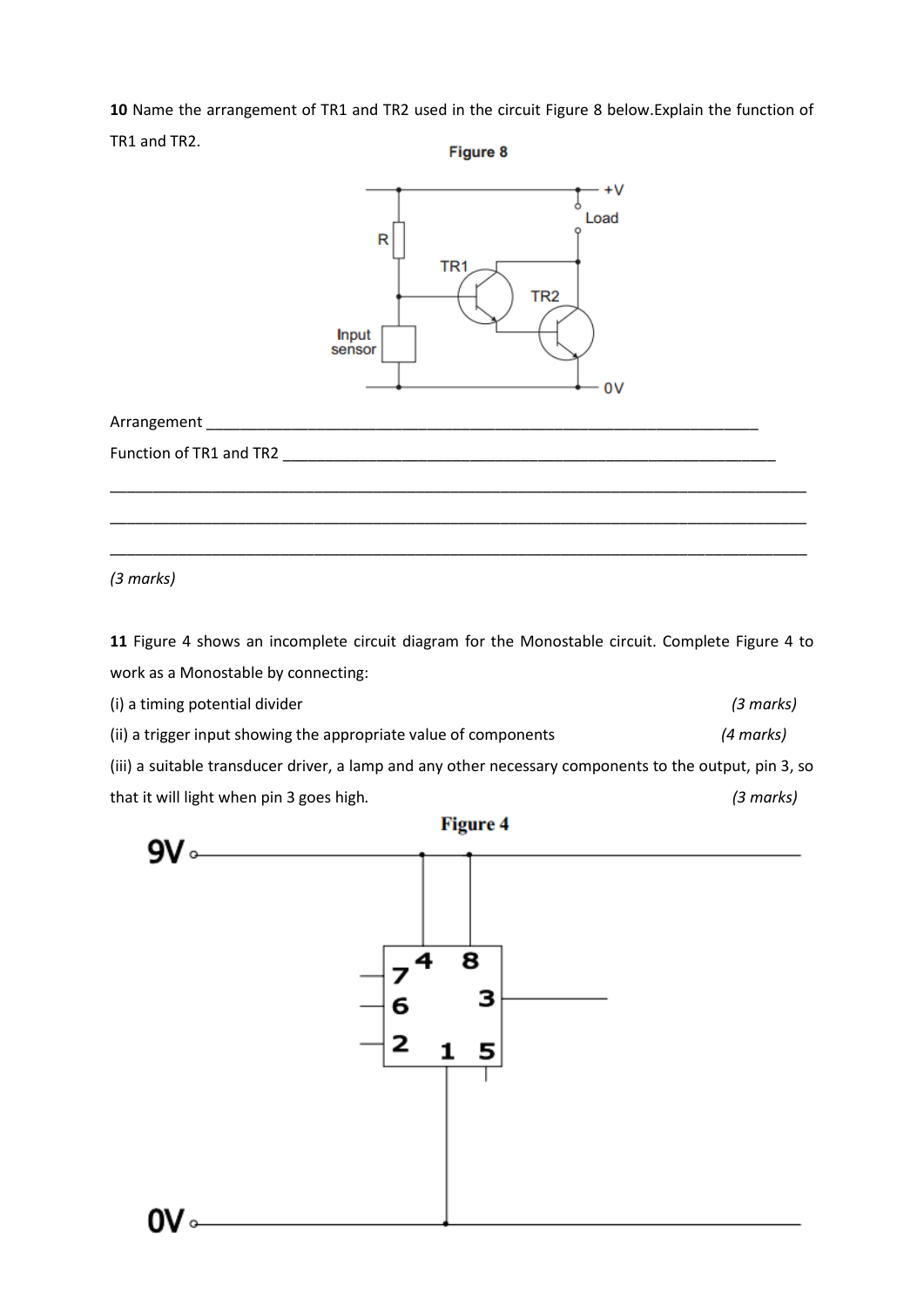**12** An advertising company has asked you to design a small electronic torch as a promotional gift.

(a) One possible solution is a circuit using a Thyristor and an LED as shown in **Figure 1.**



Explain what happens when the following actions are carried out in the order shown in the above the circuit.

\_\_\_\_\_\_\_\_\_\_\_\_\_\_\_\_\_\_\_\_\_\_\_\_\_\_\_\_\_\_\_\_\_\_\_\_\_\_\_\_\_\_\_\_\_\_\_\_\_\_\_\_\_\_\_\_\_\_\_\_\_\_\_\_\_\_\_\_\_\_\_\_\_\_\_\_\_\_\_\_\_\_

\_\_\_\_\_\_\_\_\_\_\_\_\_\_\_\_\_\_\_\_\_\_\_\_\_\_\_\_\_\_\_\_\_\_\_\_\_\_\_\_\_\_\_\_\_\_\_\_\_\_\_\_\_\_\_\_\_\_\_\_\_\_\_\_\_\_\_\_\_\_\_\_\_\_\_\_\_\_\_\_\_\_

\_\_\_\_\_\_\_\_\_\_\_\_\_\_\_\_\_\_\_\_\_\_\_\_\_\_\_\_\_\_\_\_\_\_\_\_\_\_\_\_\_\_\_\_\_\_\_\_\_\_\_\_\_\_\_\_\_\_\_\_\_\_\_\_\_\_\_\_\_\_\_\_\_\_\_\_\_\_\_\_\_\_

\_\_\_\_\_\_\_\_\_\_\_\_\_\_\_\_\_\_\_\_\_\_\_\_\_\_\_\_\_\_\_\_\_\_\_\_\_\_\_\_\_\_\_\_\_\_\_\_\_\_\_\_\_\_\_\_\_\_\_\_\_\_\_\_\_\_\_\_\_\_\_\_\_\_\_\_\_\_\_\_\_\_

\_\_\_\_\_\_\_\_\_\_\_\_\_\_\_\_\_\_\_\_\_\_\_\_\_\_\_\_\_\_\_\_\_\_\_\_\_\_\_\_\_\_\_\_\_\_\_\_\_\_\_\_\_\_\_\_\_\_\_\_\_\_\_\_\_\_\_\_\_\_\_\_\_\_\_\_\_\_\_\_\_\_

\_\_\_\_\_\_\_\_\_\_\_\_\_\_\_\_\_\_\_\_\_\_\_\_\_\_\_\_\_\_\_\_\_\_\_\_\_\_\_\_\_\_\_\_\_\_\_\_\_\_\_\_\_\_\_\_\_\_\_\_\_\_\_\_\_\_\_\_\_\_\_\_\_\_\_\_\_

**12**(a) (i) SW1 is pressed and then released \_\_\_\_\_\_\_\_\_\_\_\_\_\_\_\_\_\_\_\_\_\_\_\_\_\_\_\_\_\_\_\_\_\_\_\_\_\_\_\_\_\_\_\_\_\_\_

*(2 marks)*

**12**(a) (ii) SW2 is pressed and then released\_\_\_\_\_\_\_\_\_\_\_\_\_\_\_\_\_\_\_\_\_\_\_\_\_\_\_\_\_\_\_\_\_\_\_\_\_\_\_\_\_\_\_\_\_\_\_

*(2 marks)*

## Figure 1